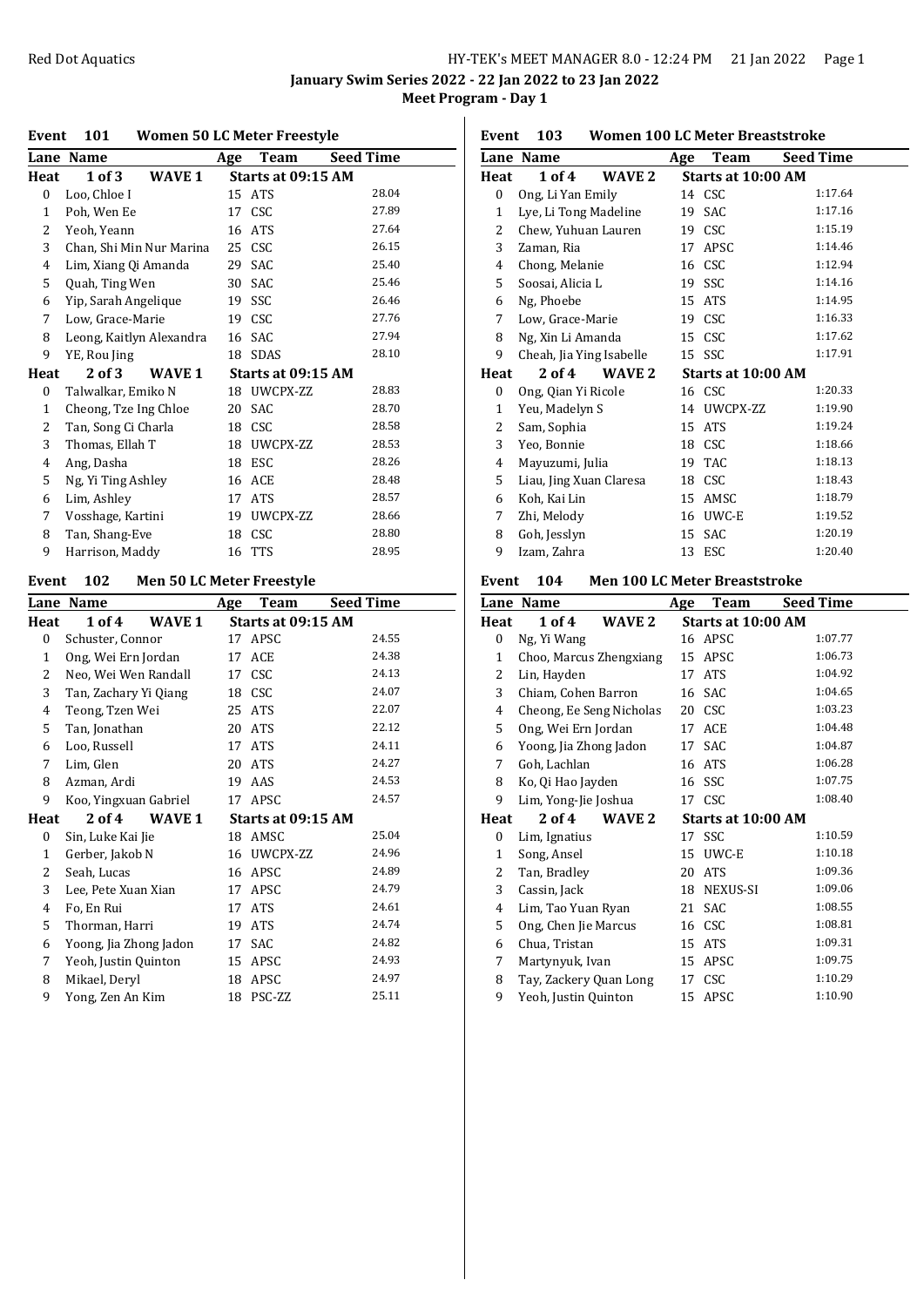**January Swim Series 2022 - 22 Jan 2022 to 23 Jan 2022 Meet Program - Day 1**

#### **Event 105 Women 200 LC Meter Butterfly**

|                | Lane Name                | Age | Team               | <b>Seed Time</b> |  |  |  |  |
|----------------|--------------------------|-----|--------------------|------------------|--|--|--|--|
| Heat           | 1 of 3<br>WAVE 3         |     | Starts at 11:10 AM |                  |  |  |  |  |
| $\mathbf{0}$   | Ngoi, Emily Seok Yen     |     | 15 ATS             | 2:37.56          |  |  |  |  |
| 1              | Mastamam, Azlina         | 13  | <b>OSC</b>         | 2:36.62          |  |  |  |  |
| 2              | Taguchi, Julia Chiyo     | 13  | SSC                | 2:35.74          |  |  |  |  |
| 3              | Chang, Nou Nou           | 17  | <b>ATS</b>         | 2:28.35          |  |  |  |  |
| 4              | Quah, Jing Wen           | 22  | <b>SAC</b>         | 2:10.12          |  |  |  |  |
| 5              | Leong, Kaitlyn Alexandra |     | 16 SAC             | 2:25.40          |  |  |  |  |
| 6              | Yau, Tricia              | 17  | <b>ATS</b>         | 2:31.24          |  |  |  |  |
| 7              | Yang, Seira              |     | 14 APSC            | 2:35.91          |  |  |  |  |
| 8              | Loo, Chloe I             | 15  | <b>ATS</b>         | 2:37.44          |  |  |  |  |
| 9              | Yeo, Rachael Ying Xuan   |     | 15 PSC-ZZ          | 2:37.74          |  |  |  |  |
| Heat           | 2 of 3<br>WAVE 3         |     | Starts at 11:10 AM |                  |  |  |  |  |
| 0              | Yin, Hannah Hao Yia      |     | 14 PSC-ZZ          | 2:51.03          |  |  |  |  |
| 1              | Mayuzumi, Julia          | 19  | <b>TAC</b>         | 2:46.35          |  |  |  |  |
| 2              | NG, Xin Hui              | 13  | PSC-ZZ             | 2:41.72          |  |  |  |  |
| 3              | Teo, Jing Wen Heather    | 13  | APSC               | 2:39.88          |  |  |  |  |
| $\overline{4}$ | Gwee, Min Xin            |     | 16 SAC             | 2:38.56          |  |  |  |  |
| 5              | Goh, Muse                |     | 14 ATS             | 2:39.70          |  |  |  |  |
| 6              | Ring, Nathalie           | 13  | <b>ATS</b>         | 2:41.71          |  |  |  |  |
| 7              | Ng, Charlotte            | 14  | <b>SAC</b>         | 2:43.42          |  |  |  |  |
| 8              | Deelchand, Dominique F   | 17  | CIS-ZZ             | 2:48.48          |  |  |  |  |
| 9              | Chang, Catherine         | 14  | <b>ATS</b>         | 2:51.85          |  |  |  |  |
|                |                          |     |                    |                  |  |  |  |  |

# **Event 106 Men 200 LC Meter Butterfly**

| Lane Name              | Age | Team       | <b>Seed Time</b>                                                                                                                                                         |
|------------------------|-----|------------|--------------------------------------------------------------------------------------------------------------------------------------------------------------------------|
| 1 of 4<br>WAVE 3       |     |            |                                                                                                                                                                          |
| Mori, Taichi           |     |            | 2:14.31                                                                                                                                                                  |
| Yuen, Ethan, Fong Seng | 17  | <b>ATS</b> | 2:13.04                                                                                                                                                                  |
| Lim, Marc              | 16  | <b>ATS</b> | 2:06.47                                                                                                                                                                  |
| Pang, Sheng Jun        |     | <b>ATS</b> | 2:05.72                                                                                                                                                                  |
| Tan, Ephraim           |     | APSC       | 2:00.60                                                                                                                                                                  |
| Neo, Wei Wen Randall   | 17  | <b>CSC</b> | 2:05.56                                                                                                                                                                  |
| Loo, Russell           | 17  | <b>ATS</b> | 2:06.27                                                                                                                                                                  |
| Lim, Joshua            | 17  | <b>SAC</b> | 2:13.04                                                                                                                                                                  |
| Yin, Joshua Hao Zhe    |     |            | 2:14.15                                                                                                                                                                  |
| Lee, Shi Jie           |     |            | 2:16.62                                                                                                                                                                  |
| $2$ of 4<br>WAVE 3     |     |            |                                                                                                                                                                          |
| Loh, Reyes Loh         |     |            | 2:22.99                                                                                                                                                                  |
| Makela, Rasmus P       |     |            | 2:22.21                                                                                                                                                                  |
| Shah, Rahul Viren      |     |            | 2:21.60                                                                                                                                                                  |
| Koh, Wen Kang Aidan    |     |            | 2:20.60                                                                                                                                                                  |
| Zarak, Jake            | 17  | APSC       | 2:17.27                                                                                                                                                                  |
| Kanzaki, Riku          |     |            | 2:20.36                                                                                                                                                                  |
| Lee, Zane Ricardo      |     |            | 2:21.50                                                                                                                                                                  |
| Kwek, Xuan Hui Aaron   |     | SAC        | 2:21.73                                                                                                                                                                  |
| Goh, Lachlan           | 16  | <b>ATS</b> | 2:22.84                                                                                                                                                                  |
| Ang, Yukai Luke        |     |            | 2:23.53                                                                                                                                                                  |
|                        |     |            | Starts at 11:10 AM<br>15 ATS<br>30<br>18<br>15 PSC-ZZ<br>15 ATS<br>Starts at 11:10 AM<br>15 SAC<br>18 UWC-E<br>15 SSC<br>14 OSC<br>19 UWCPX-ZZ<br>15 CSC<br>16<br>14 ACE |

**Event 107 Women 800 LC Meter Freestyle**

|              | Lane Name              | Age    | Team               | <b>Seed Time</b> |
|--------------|------------------------|--------|--------------------|------------------|
| Heat         | 1 of 2                 | WAVE 4 | Starts at 12:20 PM |                  |
| 0            | Ona, Kate              |        | 14 CSC             | 9:56.75          |
| $\mathbf{1}$ | Zuidhoff, Noor S       |        | 18 UWCPX-ZZ        | 9:45.27          |
| 2            | Lee, Pei Ee Chevonne   | 21     | <b>SDAS</b>        | 9:39.75          |
| 3            | Martin, Nea            |        | 16 UWC-E           | 9:37.78          |
| 4            | Liew, Li-Shan Chantal  |        | 24 SSC             | 9:08.08          |
| 5            | Ong, Naomi             | 16     | <b>SSC</b>         | 9:23.46          |
| 6            | Yeo, Samantha          |        | 25 ATS             | 9:38.01          |
| 7            | Tay, Wei Hui Rachael   |        | 17 SAC             | 9:42.12          |
| 8            | Chua, Xin Ting, Claire |        | 15 SDAS            | 9:56.46          |
| 9            | Xu, Inga               | 13     | NEXUS-SI           | 10:01.84         |
| Heat         | 2 of 2                 | WAVE 4 | Starts at 12:20 PM |                  |
| 0            | Mah, ShiQi Angel       |        | 16 ART             | 11:43.24         |
| 1            | Lee, Magdalene         |        | 14 SAC             | 11:15.03         |
| 2            | Ko, Xuan Ting Jade     |        | 14 SSC             | 10:28.78         |
| 3            | Lee, Jeriel            |        | 13 SSC             | 10:17.70         |
| 4            | Har, Mint              |        | 14 SAC             | 10:05.87         |
| 5            | Tan, Rain Renee        | 16     | APSC               | 10:08.01         |
| 6            | Lee, Xuan Ying         |        | 14 ACE             | 10:22.93         |
| 7            | Buchsbaum, Emma        | 17     | UWCPX-ZZ           | 10:37.58         |
| 8            | Mok, Summer Le Er      |        | 16 PSC-ZZ          | 11:19.70         |

### **Event 108 Men 800 LC Meter Freestyle**

|      | Lane Name              | Age | Team                               | <b>Seed Time</b> |  |  |
|------|------------------------|-----|------------------------------------|------------------|--|--|
| Heat | 1 of 4<br>WAVE 4       |     | <b>Starts at 12:20 PM NEXUS-SI</b> |                  |  |  |
| 0    | Schmidt, Emil          | 16  |                                    | 9:20.65          |  |  |
| 1    | Ng, Caden Kyler        |     | 14 ACE                             | 9:17.19          |  |  |
| 2    | Tan, Jon Heng Sheldon  | 17  | <b>ATS</b>                         | 8:49.65          |  |  |
| 3    | Chan, Bernard Ming Jun | 18  | APSC                               | 8:35.51          |  |  |
| 4    | Lim, Glen              | 20  | <b>ATS</b>                         | 8:10.76          |  |  |
| 5    | Oh, Rui Zhi Ritchie    | 20  | APSC                               | 8:29.76          |  |  |
| 6    | Tan, Luke              | 20  | ESC                                | 8:41.29          |  |  |
| 7    | Raju, Ashvin           | 17  | <b>ATS</b>                         | 9:08.53          |  |  |
| 8    | Ko, Qi Hao Jayden      |     | 16 SSC                             | 9:17.96          |  |  |
| 9    | Leong, Wei Sheng, Ian  |     | 15 SDAS                            | 9:21.61          |  |  |
| Heat | $2$ of 4<br>WAVE 4     |     | Starts at 12:20 PM                 |                  |  |  |
| 0    | Wu, Yang Zhi Wayne     |     | 16 CSC                             | 9:51.12          |  |  |
| 1    | Loh, Reyes Loh         | 15  | SAC                                | 9:48.03          |  |  |
| 2    | Cheah, Timothy         |     | 14 SSC                             | 9:42.80          |  |  |
| 3    | Tang, Cheng Jun        |     | 16 CSC                             | 9:27.50          |  |  |
| 4    | Chrisstoffels, Niels   |     | 18 NEXUS-SI                        | 9:23.10          |  |  |
| 5    | Lim, Ryan Wei-Ming     |     | 15 SSC                             | 9:25.38          |  |  |
| 6    | El-Ansary, Lachlan     | 15  | NEXUS-SI                           | 9:41.96          |  |  |
| 7    | Alldritt, Kai          | 15  | TAC                                | 9:46.52          |  |  |
| 8    | Lim, Cheng Yu          | 15  | SDAS                               | 9:48.83          |  |  |
| 9    | Chan, Tedd Windsor     | 13  | <b>CSC</b>                         | 9:53.61          |  |  |
|      |                        |     |                                    |                  |  |  |

| Event 101 |  | <b>Women 50 LC Meter Freestyle</b> |  |
|-----------|--|------------------------------------|--|
|-----------|--|------------------------------------|--|

| Lane Name              | Age | Team              | <b>Seed Time</b>                              |                          |
|------------------------|-----|-------------------|-----------------------------------------------|--------------------------|
| 3 of 3                 |     |                   |                                               |                          |
| Talwalkar, Aiko N      |     |                   | 29.79                                         |                          |
| Sorensen, Natalie      | 17  |                   | 29.11                                         |                          |
| Some, Xuan Hui Lynette |     |                   | 28.96                                         |                          |
| Zuidhoff, Noor S       |     |                   | 29.08                                         |                          |
| Albury, Holly          | 17  | <b>SHARK</b>      | 29.48                                         |                          |
| Strand, Harriet        | 16  | <b>TTS</b>        | 29.88                                         |                          |
|                        |     | WAVE <sub>5</sub> | 15 UWCPX-ZZ<br>UWC-E<br>15 CSC<br>18 UWCPX-ZZ | <b>Starts at 1:30 PM</b> |